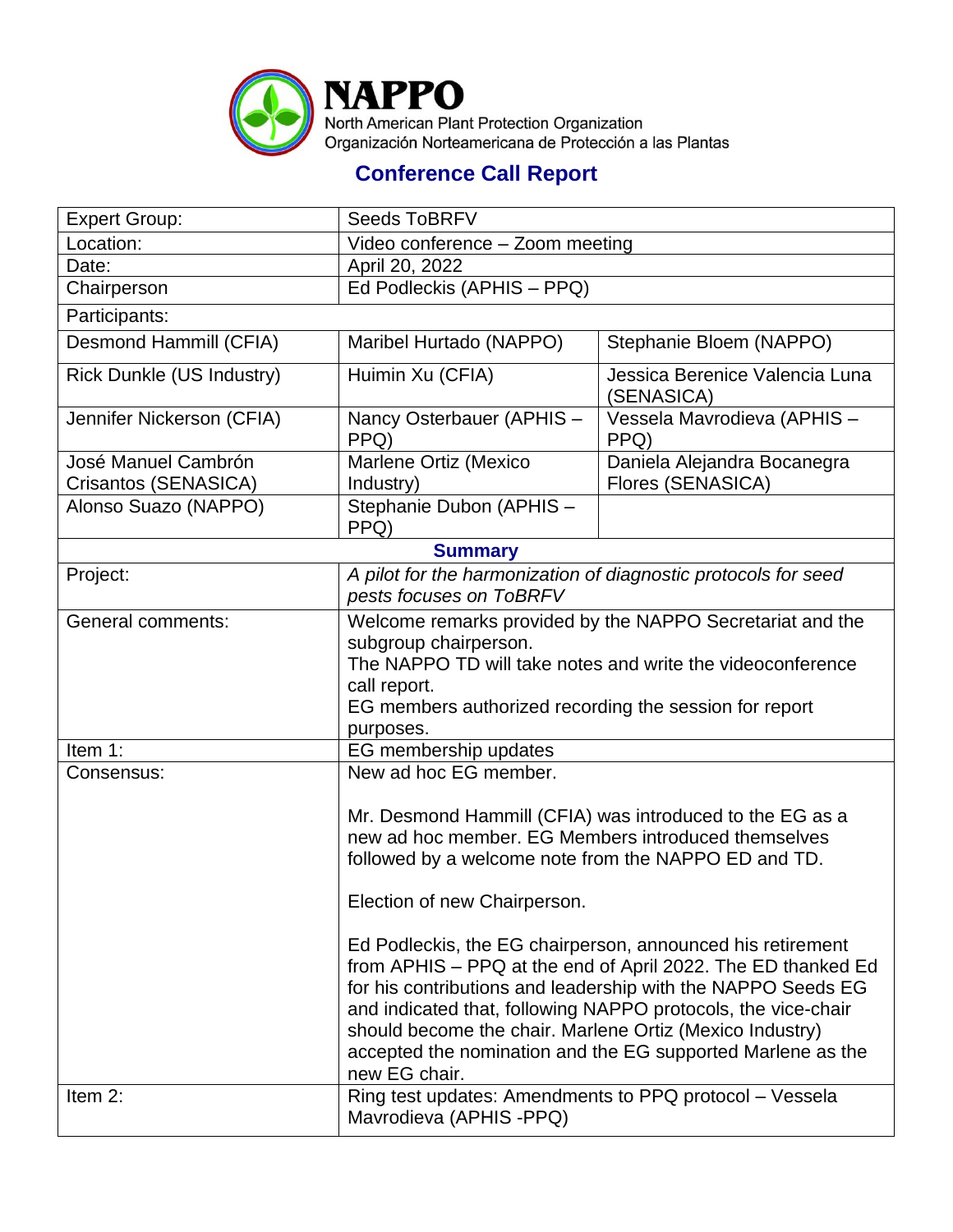| Consensus: | Vessela Mavrodieva (APHIS PPQ) indicated that amplifications                                                                                                                                                                                                                                                                                                                                              |  |  |
|------------|-----------------------------------------------------------------------------------------------------------------------------------------------------------------------------------------------------------------------------------------------------------------------------------------------------------------------------------------------------------------------------------------------------------|--|--|
|            | were observed when NAD5 labelled with the fluorophore                                                                                                                                                                                                                                                                                                                                                     |  |  |
|            | (fluorescent dye) VIC was used in reactions without host RNA in                                                                                                                                                                                                                                                                                                                                           |  |  |
|            | Protocol C. The data presented to the EG indicated that:                                                                                                                                                                                                                                                                                                                                                  |  |  |
|            |                                                                                                                                                                                                                                                                                                                                                                                                           |  |  |
|            | In vitro transcripts samples are prepared for 3 regions in                                                                                                                                                                                                                                                                                                                                                |  |  |
|            | molecular grade water and no plant RNA amplification is                                                                                                                                                                                                                                                                                                                                                   |  |  |
|            | expected, however, amplification was seen when using                                                                                                                                                                                                                                                                                                                                                      |  |  |
|            | NAD5 marked with VIC and the ToBRF target is labelled<br>with FAM.                                                                                                                                                                                                                                                                                                                                        |  |  |
|            | There is no evidence of contamination with plant RNA in                                                                                                                                                                                                                                                                                                                                                   |  |  |
|            | the reactions with protocol C when the internal control<br>NAD5 was labeled with VIC                                                                                                                                                                                                                                                                                                                      |  |  |
|            | The unexpected amplification was probably due to signal                                                                                                                                                                                                                                                                                                                                                   |  |  |
|            | bleeding which happens when the fluorophores used in a<br>multiplex reaction have somewhat overlapping spectra,<br>e.g. FAM & VIC.<br>The unexpected results are probably "artifacts" of the<br>reaction.<br>Results using NAD5 probes labeled with the fluorophores                                                                                                                                      |  |  |
|            |                                                                                                                                                                                                                                                                                                                                                                                                           |  |  |
|            |                                                                                                                                                                                                                                                                                                                                                                                                           |  |  |
|            |                                                                                                                                                                                                                                                                                                                                                                                                           |  |  |
|            | ABY and Cy5 (used in protocol B) showed amplification                                                                                                                                                                                                                                                                                                                                                     |  |  |
|            | with ABY but not with Cy5 in protocol C.                                                                                                                                                                                                                                                                                                                                                                  |  |  |
|            | Seed samples tested with protocol C using NAD5/Cy5                                                                                                                                                                                                                                                                                                                                                        |  |  |
|            | produced comparable results.                                                                                                                                                                                                                                                                                                                                                                              |  |  |
|            | Primer sets sequences used in protocol C are internal to                                                                                                                                                                                                                                                                                                                                                  |  |  |
|            | those used for protocol B with forward primer sequences                                                                                                                                                                                                                                                                                                                                                   |  |  |
|            | being shared by both sets and reverse primer sequences                                                                                                                                                                                                                                                                                                                                                    |  |  |
|            | overlapping.                                                                                                                                                                                                                                                                                                                                                                                              |  |  |
|            | Based on the data presented, the U.S. requested to the EG                                                                                                                                                                                                                                                                                                                                                 |  |  |
|            | members to provide feedback and indicate their position on the                                                                                                                                                                                                                                                                                                                                            |  |  |
|            | use of NAD5 ampliset labelled with Cy5 in protocol C as an<br>internal control instead of NAD5 ampliset labelled with VIC as<br>currently used in protocol C. The U.S. indicated that this will not<br>compromise the outcome of the amplifications with protocol C<br>but will require an adjustment to the written protocol and reagent<br>packs for protocol C. Protocol validation was not necessary. |  |  |
|            |                                                                                                                                                                                                                                                                                                                                                                                                           |  |  |
|            |                                                                                                                                                                                                                                                                                                                                                                                                           |  |  |
|            |                                                                                                                                                                                                                                                                                                                                                                                                           |  |  |
|            |                                                                                                                                                                                                                                                                                                                                                                                                           |  |  |
|            |                                                                                                                                                                                                                                                                                                                                                                                                           |  |  |
|            | The EG agreed and accepted the U.S. proposal. A consensus                                                                                                                                                                                                                                                                                                                                                 |  |  |
|            | by all three NAPPO member countries was reached.                                                                                                                                                                                                                                                                                                                                                          |  |  |
| Item 3:    | Test panels transportation to Mexico                                                                                                                                                                                                                                                                                                                                                                      |  |  |
| Consensus: | The TD indicated that several options to transport the panels to                                                                                                                                                                                                                                                                                                                                          |  |  |
|            | Mexico were discussed in previous video conferences with the                                                                                                                                                                                                                                                                                                                                              |  |  |
|            | EG but a consensus on who will move the material to Mexico                                                                                                                                                                                                                                                                                                                                                |  |  |
|            | was not reached. EG members noted that Beatriz Xoconostle                                                                                                                                                                                                                                                                                                                                                 |  |  |
|            | volunteered to this task. The TD will get confirmation from                                                                                                                                                                                                                                                                                                                                               |  |  |
|            | Beatriz Xoconostle to proceed with the next steps and NAPPO                                                                                                                                                                                                                                                                                                                                               |  |  |
|            | will coordinate this effort with Mexico. The ED indicated that<br>NAPPO will cover the flight ticket.                                                                                                                                                                                                                                                                                                     |  |  |
|            |                                                                                                                                                                                                                                                                                                                                                                                                           |  |  |